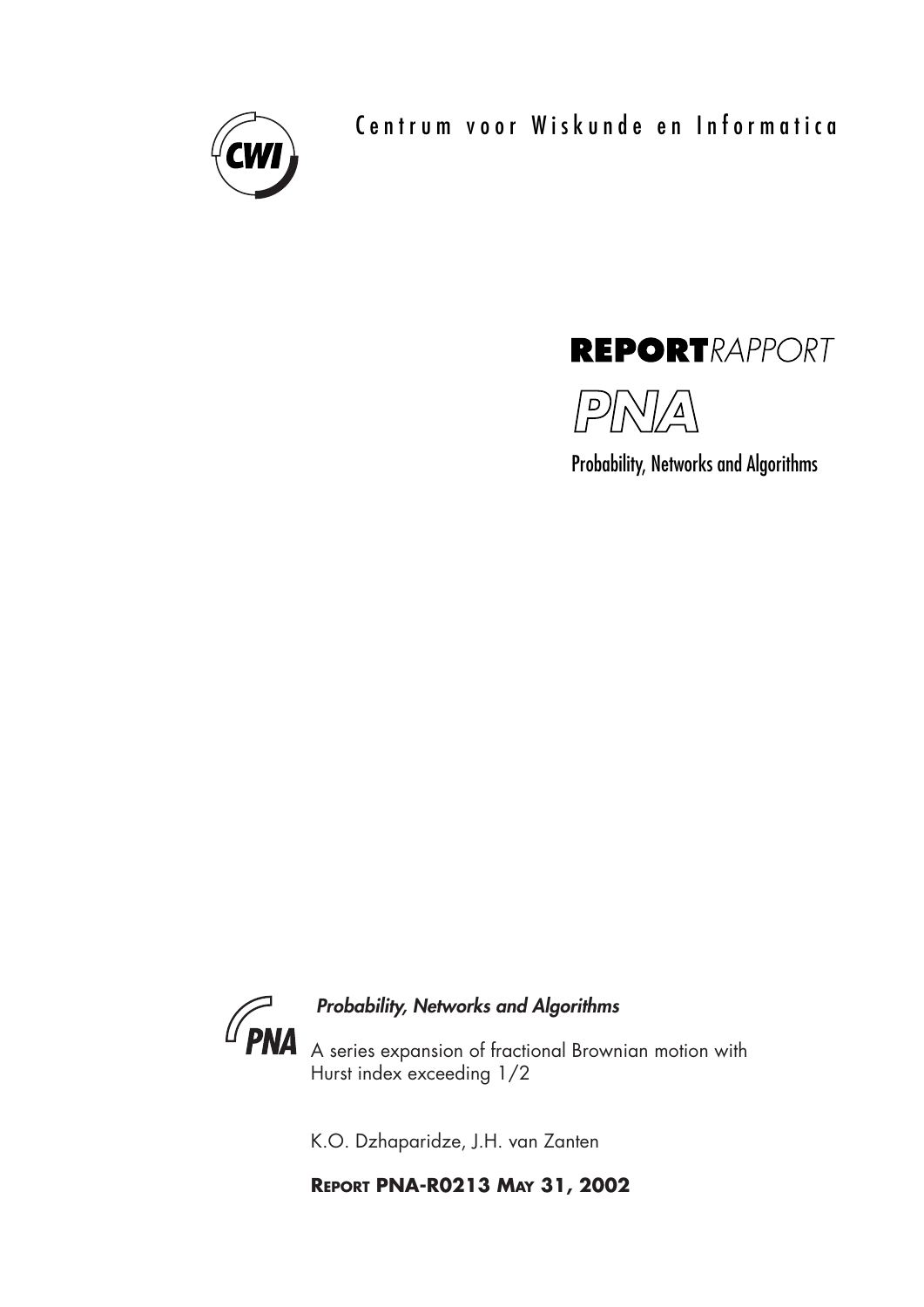CWI is the National Research Institute for Mathematics and Computer Science. It is sponsored by the Netherlands Organization for Scientific Research (NWO). CWI is a founding member of ERCIM, the European Research Consortium for Informatics and Mathematics.

CWI's research has a theme-oriented structure and is grouped into four clusters. Listed below are the names of the clusters and in parentheses their acronyms.

## Probability, Networks and Algorithms (PNA)

Software Engineering (SEN)

Modelling, Analysis and Simulation (MAS)

Information Systems (INS)

Copyright © 2001, Stichting Centrum voor Wiskunde en Informatica P.O. Box 94079, 1090 GB Amsterdam (NL) Kruislaan 413, 1098 SJ Amsterdam (NL) Telephone +31 20 592 9333 Telefax +31 20 592 4199

ISSN 1386-3711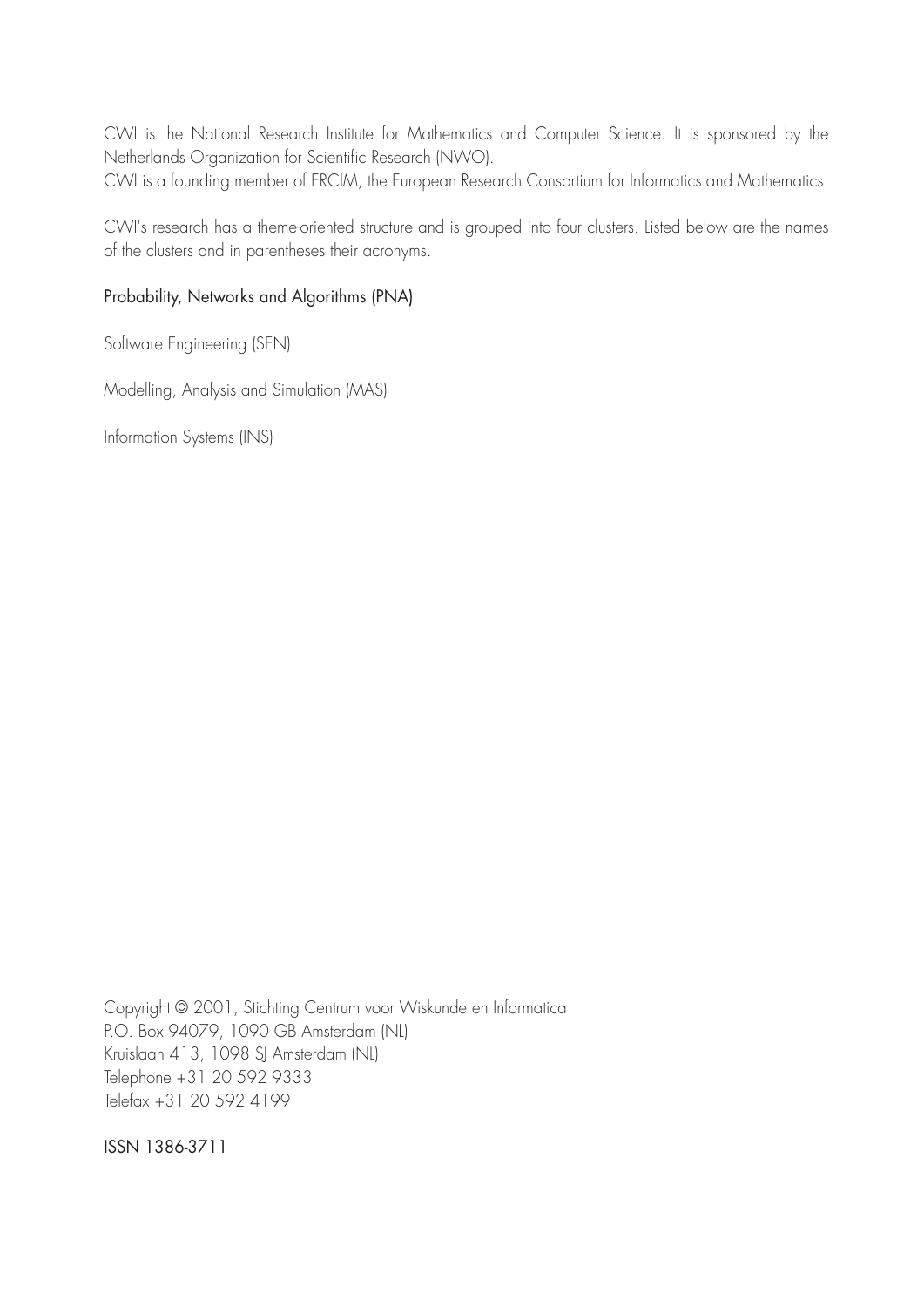## A Series Expansion of Fractional Brownian Motion with Hurst Index Exceeding  $1/2$

K. Dzhaparidze  $CWI$ P.O. Box 94079, 1090 GB Amsterdam, The Netherlands  $kacha@cwi.nl$ 

J.H. van Zanten

Free University, Faculty of Sciences, Division of Mathematics and Computer Science De Boelelaan 1081a, 1081 HV Amsterdam, The Netherlands  $harry@cs.vu.nl$ 

### **ABSTRACT**

Let B be a fractional Brownian motion with Hurst index  $H > 1/2$ . Denote by  $x_1 < x_2 < \cdots$  the positive, real zeros of the Bessel function  $J_{-H}$  of the first kind of order  $-H$ , and by  $y_1 < y_2 < \cdots$  the positive zeros of  $J_{1-H}$ . We prove the series representation

$$
B_t = \sum_{n=1}^{\infty} \frac{\sin x_n t}{x_n} X_n + \sum_{n=1}^{\infty} \frac{1 - \cos y_n t}{y_n} Y_n,
$$

where  $X_1, X_2, ...$  and  $Y_1, Y_2, ...$  are independent, Gaussian random variables with mean zero and  $\mathbb{V}$ ar $X_n = 2c_H^2 x_n^{-2H} J_{1-H}^{-2}(x_n)$ ,  $\mathbb{V}$ ar $Y_n = 2c_H^2 y_n^{-2H} J_{-H}^{-2}(y_n)$ , where the constant  $c_H^2$  is defined by  $c_H^2 = \pi^{-1} 2H\Gamma(2H) \sin \pi H$ . With probability 1, the random series converges absolutely and uniformly in  $t \in [0,1]$ . To keep the exposition transparant, we deliberately exclude the case  $H < 1/2$ . The expansion is still valid in this case, but the proof requires additional technicalities.

2000 Mathematics Subject Classification: 60G15, 60G18, 33C10.

Keywords and Phrases: fractional Brownian motion, series expansion, Bessel functions.

Note: Work carried out under the project PNA3.3, 'Stochastic Processes and Applications' and The Fifth Framework Programme of the European Commission through the Dynstoch research network.

#### Introduction  $\mathbf{1}$

Let  $B = (B_t)_{t>0}$  be a standard fractional Brownian motion (fBm) with Hurst index  $H \in (0,1)$ . This means that  $B$  is a centered Gaussian process with continuous sample paths and covariance function

$$
\mathbb{E}B_s B_t = \frac{1}{2} \left( t^{2H} + s^{2H} - |s - t|^{2H} \right). \tag{1.1}
$$

The fBm with Hurst index  $H$  is a process with stationary increments and self-similarity index  $H$ , meaning that  $(B_{at})_{t>0} \stackrel{d}{=} (a^H B_t)_{t>0}$  for every  $a > 0$ . When the Hurst index equals 1/2, the fBm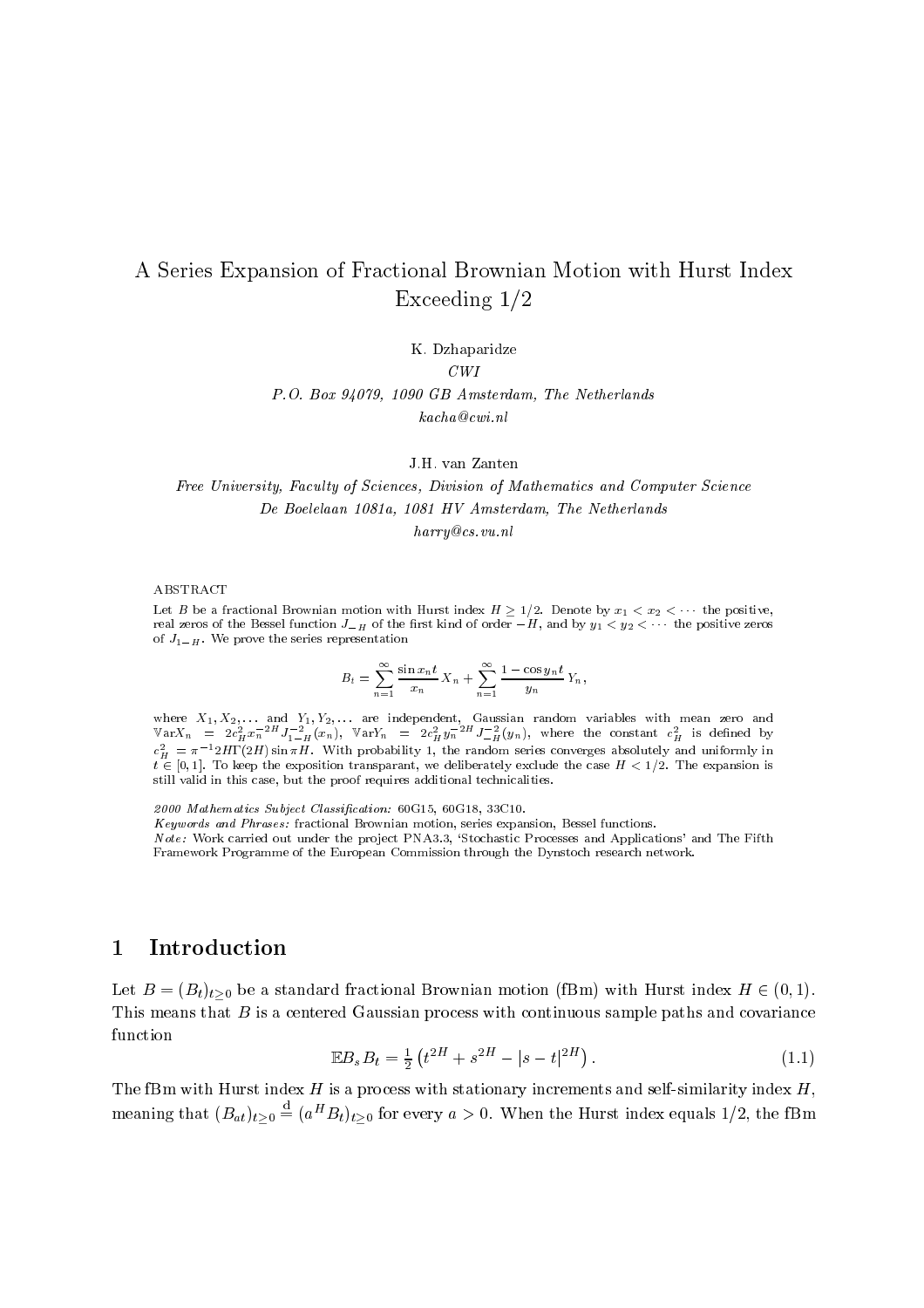is simply the ordinary standard Brownian motion. The study of fBm goes back to Kolmogorov  $(1940)$ , who showed in particular that the expression on the right-hand side of  $(1.1)$  defines a covariance function. Mandelbrot and Van Ness (1968) gave the fBm its present name.

The increments of fBm are negatively correlated for  $H < 1/2$ , and positively for  $H > 1/2$ . The fBm with Hurst index  $H > 1/2$  is often used to incorporate long-range dependence in stochastic models. One area where fBm has been widely used in recent years is telecommunications (see e.g. Leland et al. (1994), Norros (1995)). Another example is continuous-time mathematical finance, where the fBm is sometimes considered as an alternative for ordinary Brownian motion (see e.g. Cutland et al. (1995), Salopek (1998), Sottinen (2001)). This approach is however subject to some controversy, since the fBm introduces arbitrage opportunities into the models (cf. Rogers (1997), Sottinen and Valkeila (2001)). Motivated by these applications, considerable progress has recently been achieved in the theoretical study of fractional Brownian motion. Let us mention in particular the development of stochastic integration with respect to fBm (see for instance Decreusefond and Üstünel (1999), Alòs et al. (2000), Pipiras and Taggu (2000), Coutin et al. (2001), Pipiras and Taggu (2001)) and the rediscovery of certain relations between fBm and continuous, Gaussian martingales (see e.g. Norros et al. (1999), Nuzman and Poor  $(2000)$ ).

For standard Brownian motion (the case  $H = 1/2$ ), there exist various explicit, almost sure series expansions. These represent the Brownian motion W as a sum of the type  $\sum_{n} \psi_n(t) X_n$ , where  $X_1, X_2, \ldots$  are i.i.d., standard Gaussian random variables and  $\psi_1, \psi_2, \ldots$  are certain functions. A well-known example is the Karhunen-Loève expansion

$$
W_t = \sqrt{2} \sum_{n=1}^{\infty} \frac{\sin(n - \frac{1}{2})\pi t}{(n - \frac{1}{2})\pi} X_n, \quad t \in [0, 1]
$$
\n(1.2)

(cf. e.g. Yaglom (1987), p. 451). To the best of our knowledge, explicit series representations of this type have never been obtained up to now for fBm with Hurst index  $H \neq 1/2$ . To obtain expansions for the case  $H = 1/2$ , simply note that if we restrict the time parameter to the interval [0, 1], the covariance  $\mathbb{E}[W_s W_t = s \wedge t]$  is the inner product in  $L^2[0, 1]$  of the indicator functions  $1_{(0,s)}$  and  $1_{(0,t)}$ . If we expand these indicators with respect to an arbitrary orthonormal system of functions in  $L^2[0,1]$ , we obtain a series expansion for the Brownian motion. For example, the orthonormal system  $\sqrt{2} \sin n\pi x$  yields the expansion

$$
W_t = \sqrt{2} \sum_{n=1}^{\infty} \frac{1 - \cos n\pi t}{n\pi} Y_n, \quad t \in [0, 1],
$$
\n(1.3)

where  $Y_1, Y_2, \ldots$ , are i.i.d., standard Gaussian random variables. We can of course also combine expansions  $(1.2)$  and  $(1.3)$ . This yields the representation

$$
W_t = \sum_{n=1}^{\infty} \frac{\sin(n - \frac{1}{2})\pi t}{(n - \frac{1}{2})\pi} X_n + \sum_{n=1}^{\infty} \frac{1 - \cos n\pi t}{n\pi} Y_n, \quad t \in [0, 1],
$$
 (1.4)

where  $X_1, X_2, \ldots$  and  $Y_1, Y_2, \ldots$ , are two independent sequences of i.i.d., standard Gaussian random variables.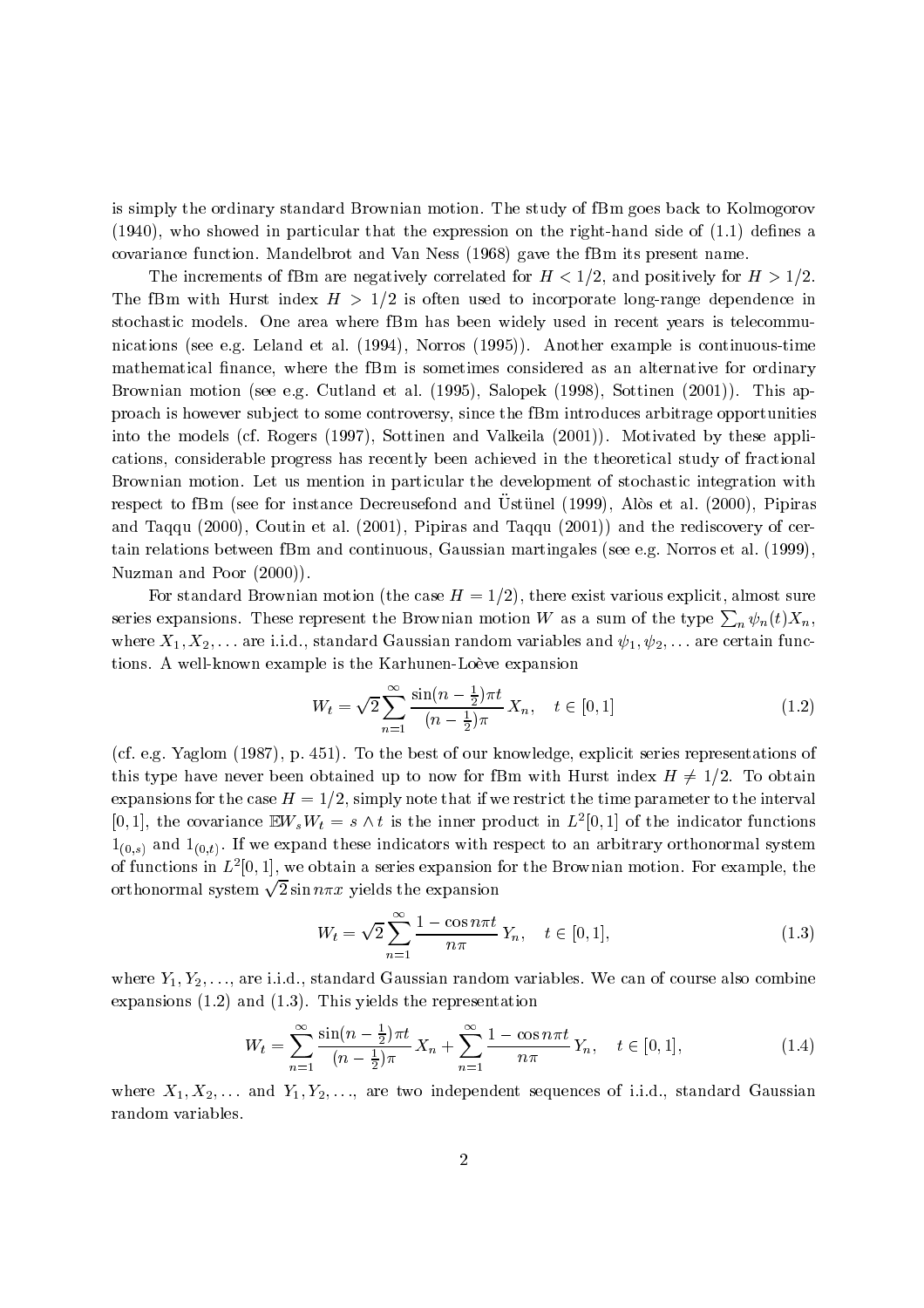In this paper, we extend the expansion (1.4) to the fractional Brownian motion with Hurst index  $H > 1/2$ . It turns out that for general H, the numbers  $(n - 1/2)\pi$  and  $n\pi$  appearing in (1.4) have to be replaced by the zeros of certain Bessel functions. Recall that for  $\nu \neq -1, -2, \ldots$ the Bessel function  $J_{\nu}$  of the first kind of order  $\nu$  is defined on the region  $\{z \in \mathbb{C} : |\arg z| < \pi\}$ as the absolutely convergent sum

$$
J_{\nu}(z) = \sum_{n=0}^{\infty} \frac{(-1)^n (z/2)^{\nu+2n}}{\Gamma(n+1)\Gamma(\nu+n+1)}.
$$

It is well-known that for  $\nu > -1$ , the function  $J_{\nu}$  has a countable number of real, positive, simple zeros (see e.g. Watson (1944), Chapter 15). These zeros can be arranged in ascending order of magnitude and they become arbitrarily large. Now let the Hurst index  $H \in (1/2, 1)$  be fixed, let  $x_1 < x_2 < \cdots$  be the positive zeros of  $J_{-H}$  and let  $y_1 < y_2 < \cdots$  be the positive zeros of  $J_{1-H}$ . Then the general expansion reads

$$
B_t = \sum_{n=1}^{\infty} \frac{\sin x_n t}{x_n} X_n + \sum_{n=1}^{\infty} \frac{1 - \cos y_n t}{y_n} Y_n, \quad t \in [0, 1],
$$
 (1.5)

where  $X_1, X_2, \ldots$  and  $Y_1, Y_2, \ldots$  are two independent sequences of i.i.d., standard Gaussian random variables with mean zero and variance  $\mathbb{V}\text{ar} X_n = 2c_H^2 x_n^{-2H} J_{1-H}^{-2}(x_n)$ ,  $\mathbb{V}\text{ar} Y_n =$  $2c_H^2 y_n^{-2H} J_{-H}^{-2}(y_n)$ , where the constant  $c_H^2$  is defined by  $c_H^2 = \pi^{-1} 2H\Gamma(2H) \sin \pi H$ . To see that (1.5) indeed extends the expansion (1.4) of standard Brownian motion, note that for  $H = 1/2$ we have  $c_{1/2}^2 = 1/\pi$  and

$$
J_{\frac{1}{2}}(z) = \sqrt{\frac{2}{\pi z}} \sin z
$$
,  $J_{-\frac{1}{2}}(z) = \sqrt{\frac{2}{\pi z}} \cos z$ ,

so that  $x_n = (n - 1/2)\pi$ ,  $y_n = n\pi$ ,  $\forall$ ar $X_n = 1$  and  $\forall$ ar $Y_n = 1$ .

The proofs in our paper are quite short, but they rely heavily on special function theory. We use properties of the zeros of Bessel functions, Hankel transforms and Fourier-Bessel expansions. For background information on these topics we refer the reader to the classical treatise of Watson (1944). A more concise treatment can be found for instance in Erdélyi et al. (1953) or Hochstadt  $(1971).$ 

We can show that the expansion (1.5) is also valid if the fBm has Hurst index  $H < 1/2$ . In that case however, the proof brings about some additional technicalities. We will provide a detailed proof for the case  $H < 1/2$  in a forthcoming paper.

#### $\overline{2}$ Spectral representation of the covariance

In this section, it is useful to consider a two-sided fBm. So we assume that  $B = (B_t)_{t \in \mathbb{R}}$  and

$$
\mathbb{E}B_s B_t = \frac{1}{2} \left( |t|^{2H} + |s|^{2H} - |s - t|^{2H} \right)
$$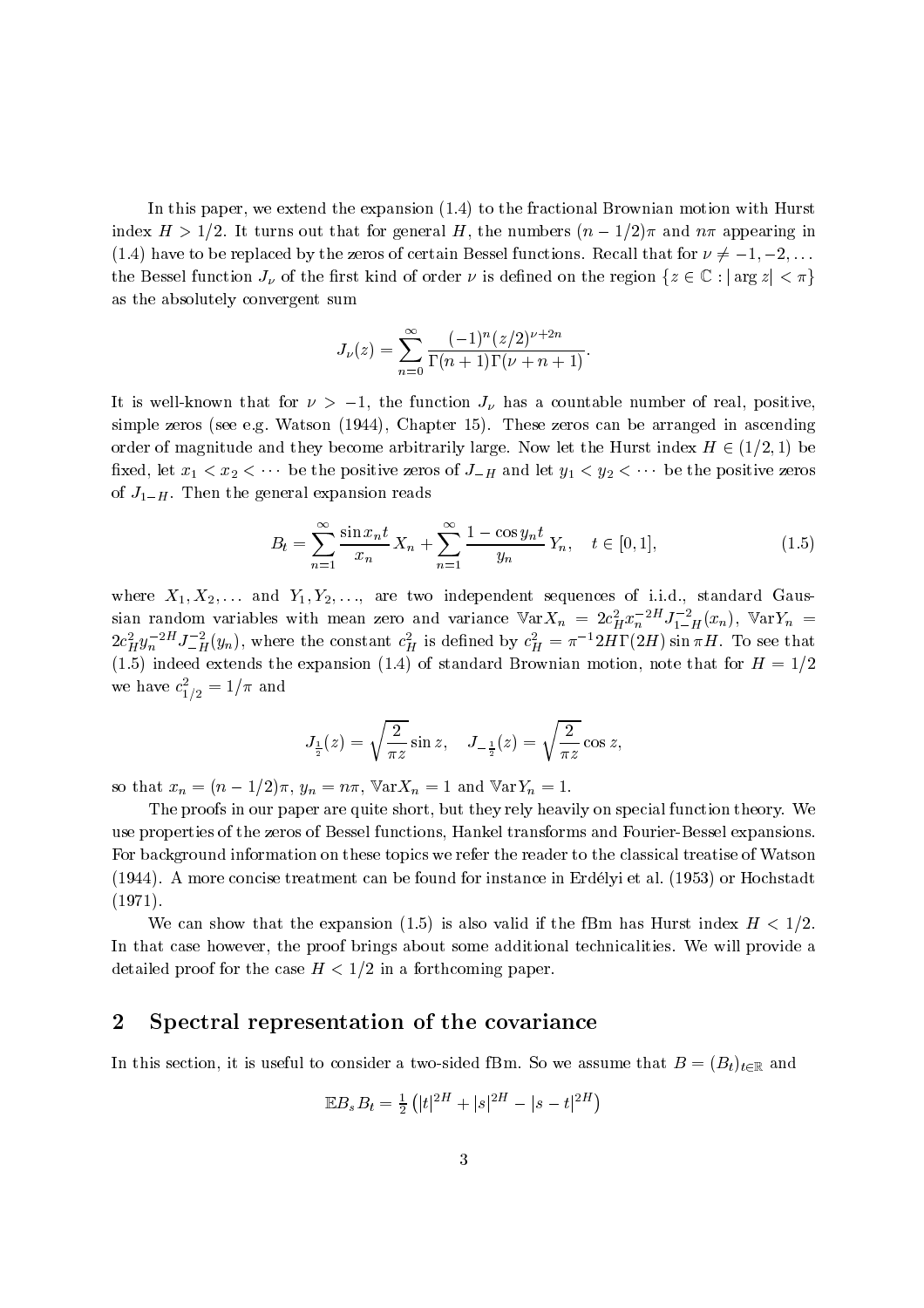for all  $s, t \in \mathbb{R}$ . It is well-known that the covariance function of fBm is harmonizable. Up to a constant that depends on H, the spectral measure  $\mu$  of fBm has density  $|\lambda|^{1-2H}$  with respect to Lebesgue measure. The covariance  $\mathbb{E}B_sB_t$  can be written as the inner product in  $L^2(\mu)$  of the Fourier transforms  $(\exp i\lambda s - 1)/i\lambda$  and  $(\exp i\lambda t - 1)/i\lambda$  of the indicator functions  $1_{(0,s)}$  and  $1_{(0,t)}$ . The precise statement is as follows (see for instance Yaglom (1987), p. 407 or Samorodnitsky and Taqqu (1994), p. 328).

**Theorem 2.1.** For all  $H \in (0, 1)$  and  $s, t \in \mathbb{R}$ 

$$
\mathbb{E}B_s B_t = \frac{c_H^2}{2} \int_{\mathbb{R}} \frac{(e^{i\lambda t} - 1)(e^{-i\lambda s} - 1)}{\lambda^2} |\lambda|^{1-2H} d\lambda,
$$
\n(2.1)

where

$$
c_H^2 = \frac{2H\Gamma(2H)\sin\pi H}{\pi}.
$$
\n(2.2)

The left-hand side of (2.1) is obviously real-valued. Taking the real part of both sides of  $(2.1)$  and using the symmetry arround 0, we obtain the following 'real-valued version' of Theorem 2.1, see Samorodnitsky and Taqqu (1994), p. 329.

**Corollary 2.2.** For all  $H \in (0, 1)$  and  $s, t \in \mathbb{R}$  we have

$$
\mathbb{E}B_s B_t = c_H^2 \int_0^\infty \frac{\sin \lambda s \sin \lambda t + (1 - \cos \lambda s)(1 - \cos \lambda t)}{\lambda^{1+2H}} d\lambda,
$$
\n(2.3)

where  $c_H^2$  is given by (2.2).

Let us note that the two terms on the right-hand side of  $(2.3)$  correspond to the 'odd' and 'even' parts of the fBm. Indeed, let the odd and even parts be defined by  $B_t^o = \frac{1}{2}(B_t - B_{-t})$  and  $B_t^e = \frac{1}{2}(B_t + B_{-t})$ . Clearly, the sample paths of  $B^o$  (resp.  $B^e$ ) are odd (resp. even) functions and  $B = B^o + B^e$ . Moreover, since  $\mathbb{E}B_{-t}B_s = \mathbb{E}B_tB_{-s}$  for all  $s, t \in \mathbb{R}$ , the processes  $B^o$  and  $B^e$ are independent. In particular, we have

$$
\mathbb{E}B_s B_t = \mathbb{E}B_s^o B_t^o + \mathbb{E}B_s^e B_t^e. \tag{2.4}
$$

It is easily verified that the odd part has covariance function

$$
\mathbb{E}B_s^o B_t^o = \frac{1}{4} (|s+t|^{2H} - |s-t|^{2H})
$$

By formula 2.6 (3) on p. 78 of Erdélyi et al. (1954a), it holds that

$$
\mathbb{E}B_s^o B_t^o = \frac{\Gamma(1+2H)\sin\pi H}{\pi} \int_0^\infty \frac{\sin\lambda s \sin\lambda t}{\lambda^{1+2H}} d\lambda
$$
  
=  $c_H^2 \int_0^\infty \frac{\sin\lambda s \sin\lambda t}{\lambda^{1+2H}} d\lambda.$  (2.5)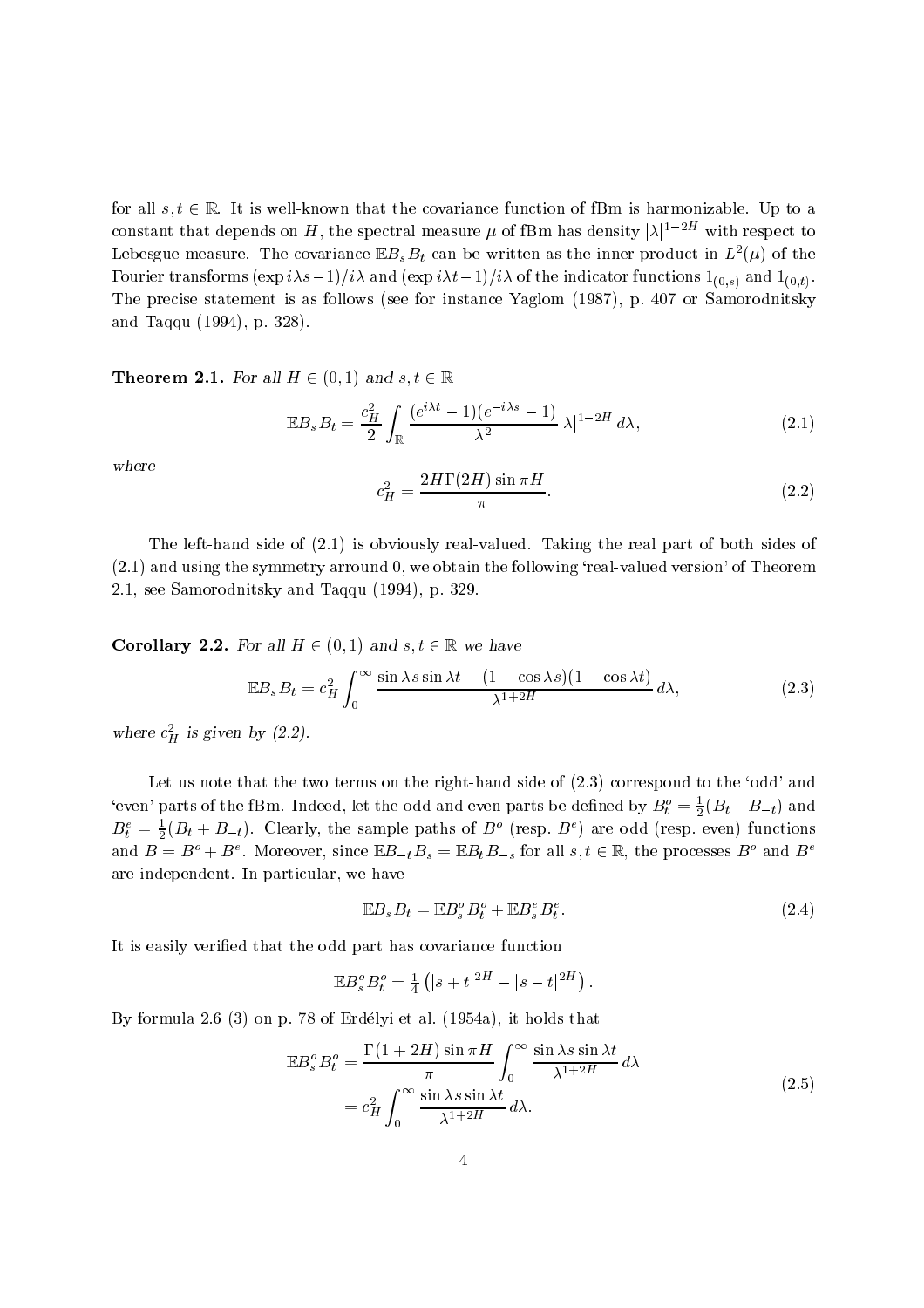By relations  $(2.3)$  and  $(2.4)$ , it follows that

$$
\mathbb{E}B_s^e B_t^e = c_H^2 \int_0^\infty \frac{(1 - \cos \lambda s)(1 - \cos \lambda t)}{\lambda^{1+2H}} d\lambda.
$$
 (2.6)

#### $\boldsymbol{3}$ Integral representations

In this section, the fBm  $B$  is one-sided again. Relations  $(2.3)$ ,  $(2.5)$  and  $(2.6)$  represent the covariance functions of the fBm and its odd and even parts as inner products in the frequency domain. In the present section we write the covariances as inner products in the time domain.

We begin with the odd part of the fBm. For  $t \geq 0$  we define the kernel  $k_t^o$  by

$$
k_t^o(u) = \frac{\sqrt{\pi}}{2^H \Gamma(\frac{1}{2} + H)} u^{\frac{1}{2} - H} (t^2 - u^2)^{H - \frac{1}{2}} 1_{(0,t)}(u).
$$
 (3.1)

**Theorem 3.1.** For all  $H \in (0,1)$  and  $s,t \geq 0$  we have

$$
\mathbb{E}B_s^o B_t^o = c_H^2 \int_0^{s \wedge t} k_s^o(u) k_t^o(u) du,
$$
\n(3.2)

where  $c_H^2$  is defined by (2.2) and  $k_t^o$  by (3.1).

**Proof.** We use the fact that for every  $t \geq 0$  the function  $k_t^o$  is the Hankel transform of order  $-H$  of the function  $\lambda \mapsto (\sin \lambda t)/\lambda^{H+1/2}$  and vice versa. Indeed, by formulas 8.7 (4) on p. 32 and 8.5 (33) on p. 26 of Erdélyi et al. (1954b), we have

$$
k_t^o(u) = \int_0^\infty \frac{\sin \lambda t}{\lambda^{H + \frac{1}{2}}} J_{-H}(\lambda u) \sqrt{\lambda u} \, d\lambda \tag{3.3}
$$

and

$$
\frac{\sin \lambda t}{\lambda^{H + \frac{1}{2}}} = \int_0^\infty k_t^o(u) J_{-H}(\lambda u) \sqrt{\lambda u} \, du. \tag{3.4}
$$

Both functions are easily seen to belong to  $L^2[0,\infty)$ , so by Parseval's relation for Hankel transforms (see Macaulay-Owen  $(1939)$ ), we have

$$
\int_0^\infty k_s^o(u)k_t^o(u) du = \int_0^\infty \frac{\sin \lambda t \sin \lambda s}{\lambda^2} \lambda^{1-2H} d\lambda.
$$
 (3.5)

If we multiply this by  $c_H^2$  and use relation (2.5), we obtain (3.2).

We note that usually, the Parseval relation is only proved for Hankel transforms of order  $\nu > -1/2$ , which corresponds in our case to  $H \le 1/2$ . It is well-known however that for  $-1 < \nu < -1/2$ , the L<sup>2</sup>-theory of Hankel transforms still goes through in great generality (see e.g. Titchmarsh (1937), Theorem 129, p. 221). In our particular case, it is quite easy to give a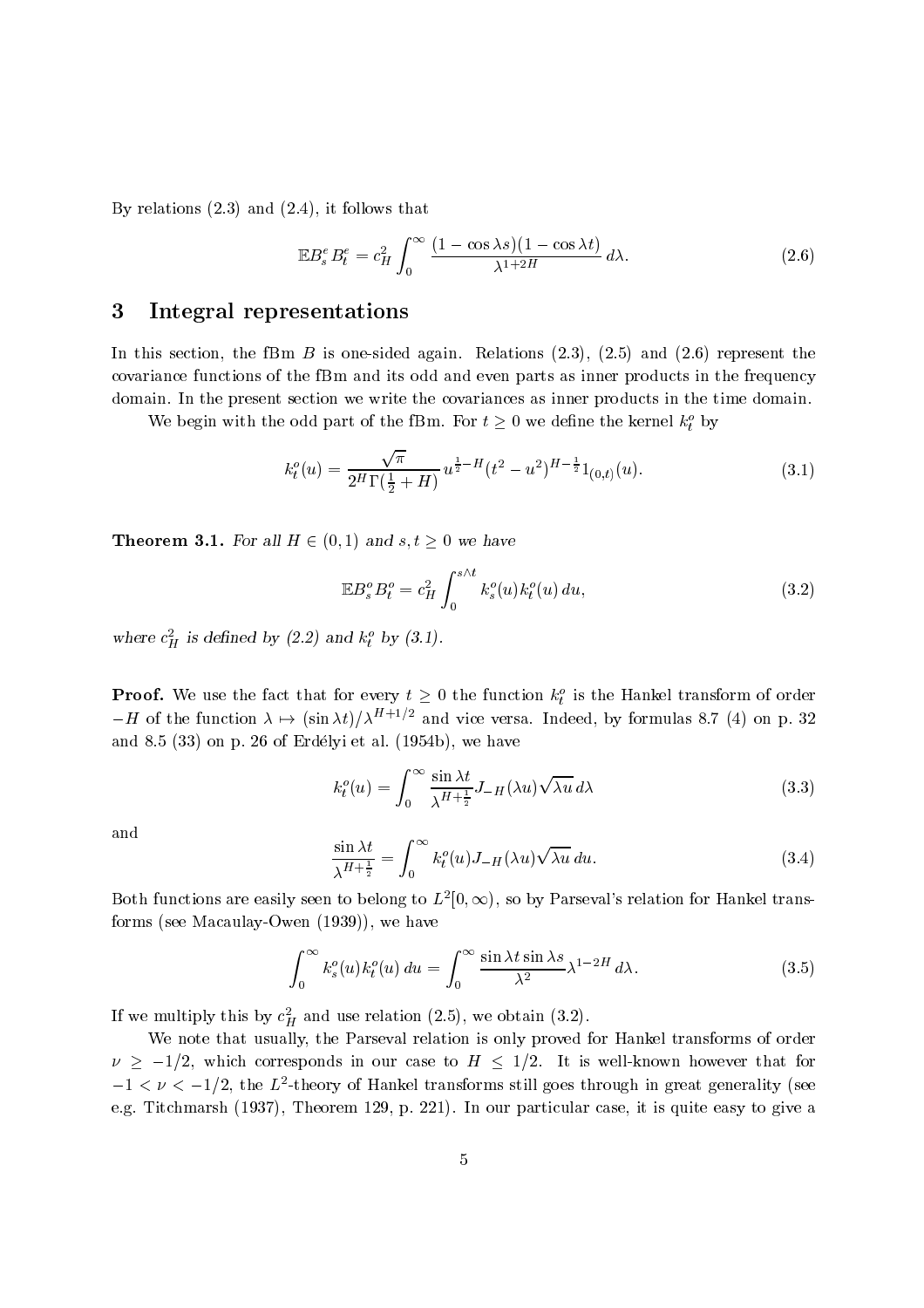direct proof of relation (3.5) for  $H > 1/2$ . First we use (3.3) to write the left-hand side of (3.5) as

$$
\int_0^\infty k_s^o(u) \left( \int_0^\infty \frac{\sin \lambda t}{\lambda^{H + \frac{1}{2}}} J_{-H}(\lambda u) \sqrt{\lambda u} \, d\lambda \right) \, du.
$$

Since the function  $x \mapsto J_{-H}(x)\sqrt{x}$  is bounded,  $k_t^o$  is integrable and  $\lambda \mapsto 1/\lambda^{H+1/2}$  is integrable for  $H > 1/2$ , we are allowed to interchange the order of integration. Hence, the integral is equal to

$$
\int_0^\infty \frac{\sin \lambda t}{\lambda^{H+\frac{1}{2}}} \left( \int_0^\infty k_s^o(u) J_{-H}(\lambda u) \sqrt{\lambda u} \, du \right) d\lambda.
$$

In view of (3.4), the inner integral now equals  $(\sin \lambda s)/\lambda^{H+1/2}$  and we arrive at the desired relation  $(3.5)$ .  $\Box$ 

For the even part of the fBm, we need a more complicated kernel function. For  $t \geq 0$ , we define

$$
k_t^e(u) = \frac{2^{1-H}\sqrt{\pi}}{\Gamma(H - \frac{1}{2})} u^{3/2-H} \left( \int_u^t (x^2 - u^2)^{H-3/2} dx \right) 1_{(0,t)}(u). \tag{3.6}
$$

Observe that this function is only well-defined for  $H > 1/2$ . As a result, the following integral representation of the covariance function of the odd part of the fBm is only valid for  $H > 1/2$ .

**Theorem 3.2.** For all  $H \in (1/2, 1)$  and  $s, t \geq 0$  we have

$$
\mathbb{E}B_s^e B_t^e = c_H^2 \int_0^{s \wedge t} k_s^e(u) k_t^e(u) du,
$$
\n(3.7)

where  $c_H^2$  is defined by (2.2) and  $k_t^e$  by (3.6).

**Proof.** We will show that for every  $H > 1/2$  and  $t \geq 0$ , the function  $k_t^e$  is the Hankel transform of order  $1-H$  of the function  $\lambda \mapsto (1-\cos \lambda t)/\lambda^{H+1/2}$  and vice versa. The rest of the proof is exactly the same as the proof of Theorem 3.1.

By formula 8.5 (33) on p. 26 of Erdélyi et al. (1954b) we have (for  $H > 1/2$ )

$$
\frac{\sin \lambda s}{\lambda^{H - \frac{1}{2}}} = \int_0^\infty k_s(u) J_{1-H}(\lambda u) \sqrt{\lambda u} \, du,\tag{3.8}
$$

where

$$
k_s(u) = \frac{2^{1-H}\sqrt{\pi}}{\Gamma(H-\frac{1}{2})} u^{\frac{3}{2}-H} (s^2 - u^2)^{H-\frac{3}{2}} 1_{(0,s)}(u).
$$

Now integrate relation (3.8) with respect to s over the interval [0, t]. We obtain

$$
\frac{1-\cos \lambda t}{\lambda^{H+\frac{1}{2}}} = \int_0^\infty k_t^e(u) J_{1-H}(\lambda u) \sqrt{\lambda u} d\lambda.
$$
 (3.9)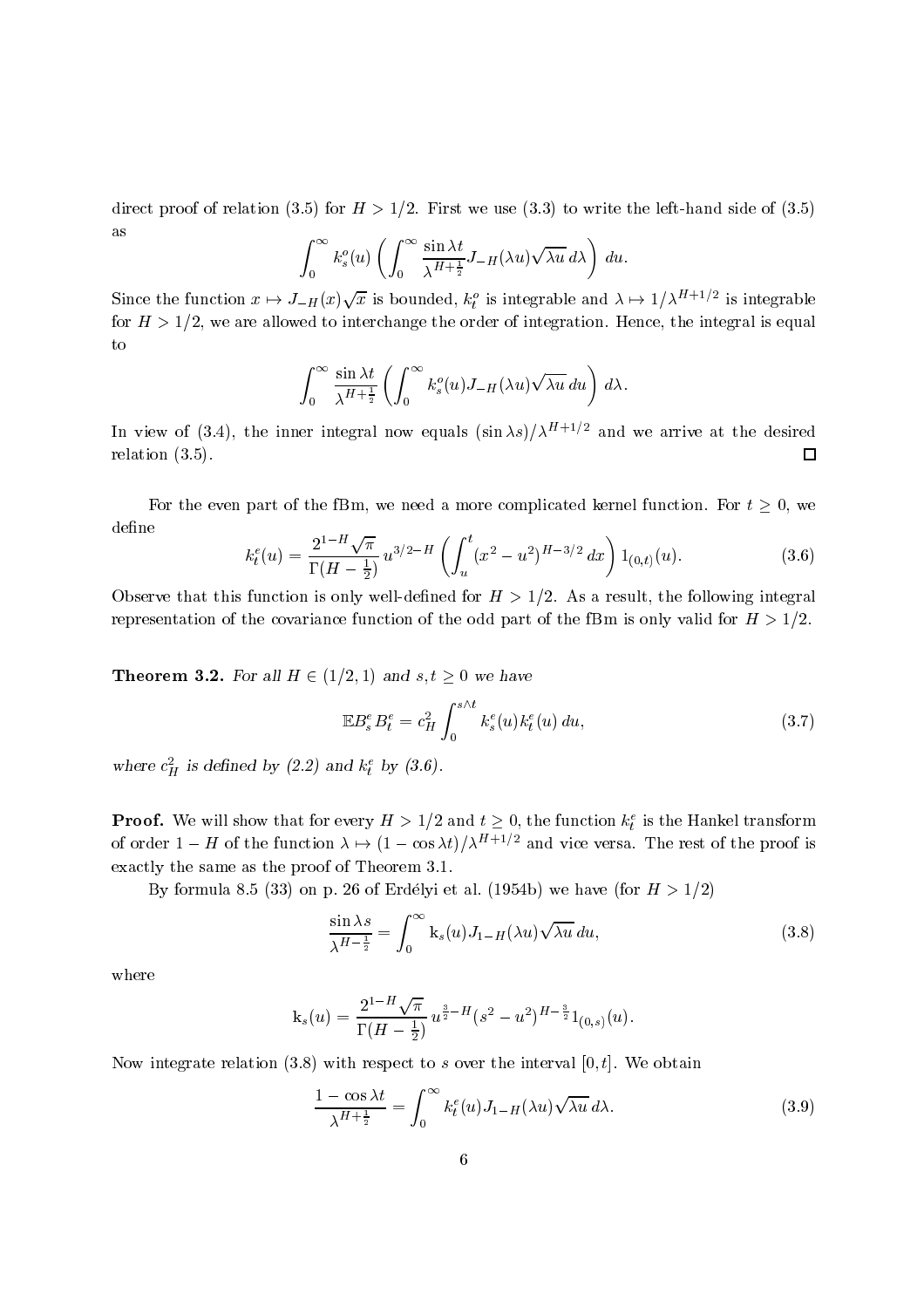Thus, the function  $\lambda \mapsto (1 - \cos \lambda t)/\lambda^{H+1/2}$  is indeed the Hankel transform of order  $1 - H$  of the kernel  $k_t^e$ . By the inversion theorem for Hankel transforms, the converse relation is also  $\Box$ true.

If we combine Theorems 3.1 and 3.2 and use relation  $(2.4)$ , we obtain the following representation of the covariance function of the fBm.

**Theorem 3.3.** For all  $H \in (1/2, 1)$  and  $s, t \geq 0$  we have

$$
\mathbb{E}B_s B_t = c_H^2 \int_0^{s \wedge t} (k_s^o(u)k_t^o(u) + k_s^e(u)k_t^e(u)) du,
$$
\n(3.10)

where  $c_H^2$  is defined by (2.2) and  $k_t^o$  and  $k_t^e$  by (3.1) and (3.6).

Note that Theorem 3.3 can be rephrased as a (finite past) moving average-type result. It states that for  $H \in (1/2, 1)$ 

$$
B_t \stackrel{\text{d}}{=} c_H \int_0^t k_t^o(u) \, dW_u^o + c_H \int_0^t k_t^e(u) \, dW_u^e,
$$

where  $W^o$  and  $W^e$  are two independent, standard Brownian motions. Compare this for instance with Theorem 5.2 of Norros et al. (1999), which gives a moving average representation of the fBm in terms of a single standard Brownian motion.

#### Series expansions  $\overline{\mathbf{4}}$

Assume that  $H \in (1/2, 1)$ . Then for every  $t \in [0, 1]$ , the functions  $k_t^o$  and  $k_t^e$  defined by (3.1) and (3.6) belong to  $L^2[0,1]$ . So if  $\varphi_1, \varphi_2, \ldots$  is a complete, orthonormal system of functions in  $L^2[0,1],$  we have  $k_t^o(u) = \sum_{n=1}^{\infty} a_n^o(t) \varphi_n(u)$  and  $k_t^e(u) = \sum_{n=1}^{\infty} a_n^e(t) \varphi_n(u)$  in  $L^2[0,1],$  where

$$
a_n^o(t) = \int_0^1 k_t^o(v)\varphi_n(v) dv, \quad a_n^e(t) = \int_0^1 k_t^e(v)\varphi_n(v) dv.
$$
 (4.1)

Theorem 3.3 then implies that  $\mathbb{E}B_sB_t = c_H^2\sum_{n=1}^{\infty} (a_n^o(s)a_n^o(t) + a_n^e(s)a_n^e(t))$ . To obtain an explicit series representation of the covariance function of fBm we are now going to choose a complete. orthonormal system of functions  $\varphi_n$  for which we can calculate the coefficients in (4.1) explicitly. The so-called Fourier-Bessel functions constitute such a system. The corresponding coefficients can be expressed in terms of the Hankel transforms of the kernels  $k_t^o$  and  $k_t^e$  for which, as we saw in the proofs of Theorems 3.1 and 3.2, we have an explicit expression.

To prove that the expansions that we obtain in this section are uniform in the time parameter, we need the following lemma.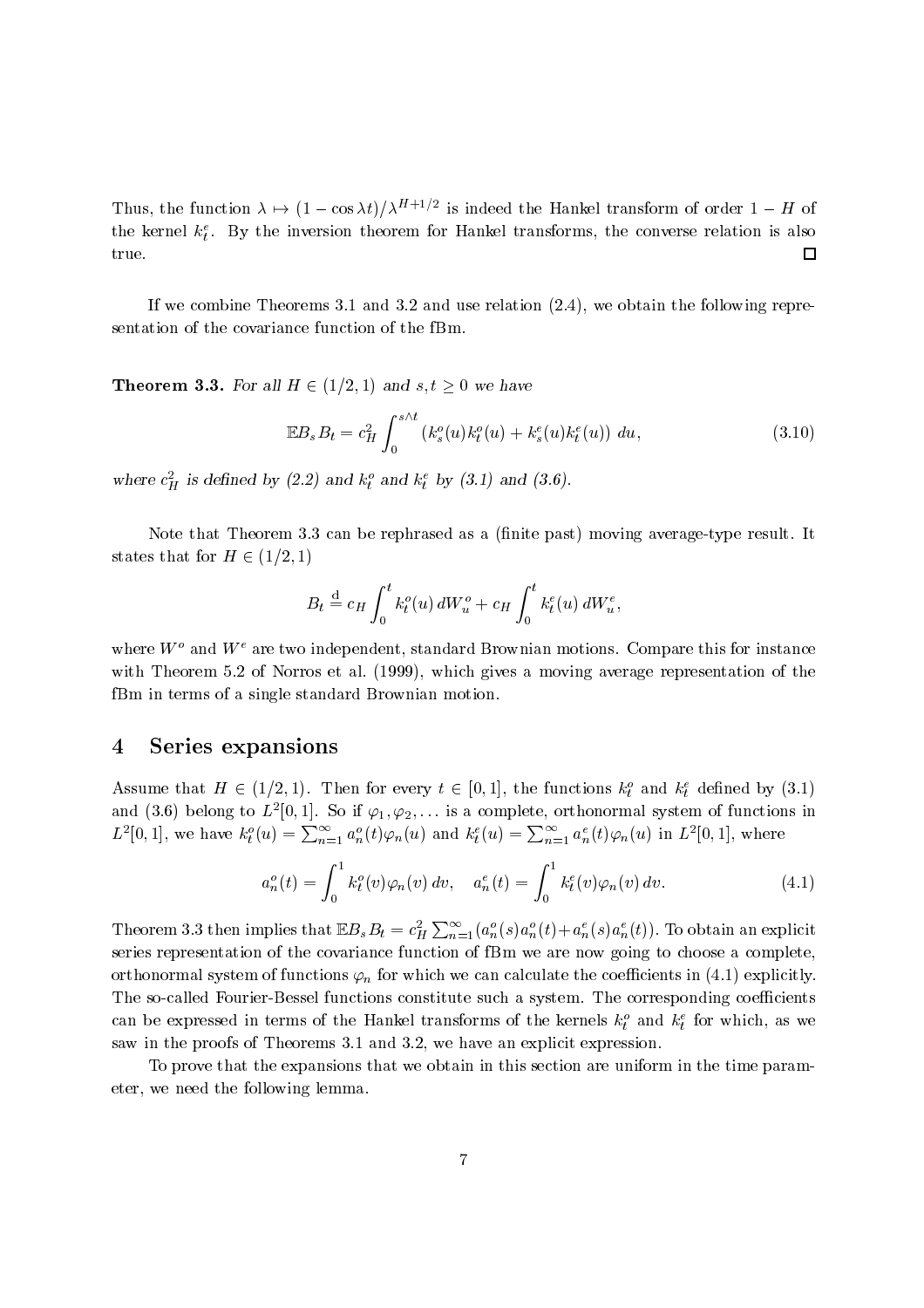**Lemma 4.1.** Let  $\nu > -1$  be arbitrary and let  $z_1 < z_2 < \cdots$  be the positive zeros of  $J_{\nu}$ . Then for all  $p > 0$ 

$$
\sum_{n=1}^{\infty} \frac{1}{z_n^{p+2} J_{1+\nu}^2(z_n)} < \infty
$$

**Proof.** For the Bessel function  $J_{\nu}$ , we have the asymptotic relation

$$
J_{\nu}^{2}(z) + J_{\nu+1}^{2}(z) \sim \frac{2}{\pi z} \tag{4.2}
$$

for large |z| (cf. Watson (1944), p. 200). Since the zeros  $z_n$  of  $J_{\nu}$  tend to infinity, we have  $J_{1+\nu}^2(x_n) \sim 2/\pi z_n$  for  $n \to \infty$ . Hence, it suffices to show the convergence

$$
\sum_{n=1}^{\infty} \frac{1}{z_n^{p+1}} < \infty.
$$

The proof is completed by evoking the last formula on p. 506 of Watson (1944), according to which the *n*-th positive zero  $z_n$  of  $J_{\nu}$  is asymptotically of order  $n\pi$ .  $\Box$ 

For the covariance function of the odd part of the fBm we obtain the following series expansion.

**Theorem 4.2.** Let  $H \in (0,1)$  be arbitrary. Let  $x_1 < x_2 < \cdots$  be the positive, real zeros of  $J_{-H}$ . For  $n \in \mathbb{N}$ , define

$$
\sigma_n^2 = \frac{2c_H^2}{x_n^{2H} J_{1-H}^2(x_n)},\tag{4.3}
$$

where  $c_H^2$  is given by (2.2). Then for all  $s, t \in [0, 1]$  we have

$$
\mathbb{E}B_s^o B_t^o = \sum_{n=1}^{\infty} \frac{\sin x_n s \sin x_n t}{x_n^2} \sigma_n^2,
$$

where the series converges absolutely and uniformly in  $(s, t) \in [0, 1] \times [0, 1]$ .

**Proof.** First we apply Lemma 4.1 with  $\nu = -H$  and  $p = 2H$  to see that the series converges absolutely and uniformly on the unit square to some limit. Hence, it remains to prove the expansion for fixed  $s, t \in [0, 1]$ . For  $n \in \mathbb{N}$ , let  $\varphi_n$  be the *n*-th Fourier-Bessel function of order  $-H$ , i.e.

$$
\varphi_n(z) = \frac{\sqrt{2}}{|J_{1-H}(x_n)|} J_{-H}(x_n z) \sqrt{z},
$$

where  $x_1 \lt x_2 \lt \cdots$  are the positive zeros of  $J_{-H}$ . Recall that the functions  $\varphi_n$  form a complete, orthonormal system in  $L^2[0,1]$  (see e.g. Hochstadt (1971), p. 264). Hence, arguing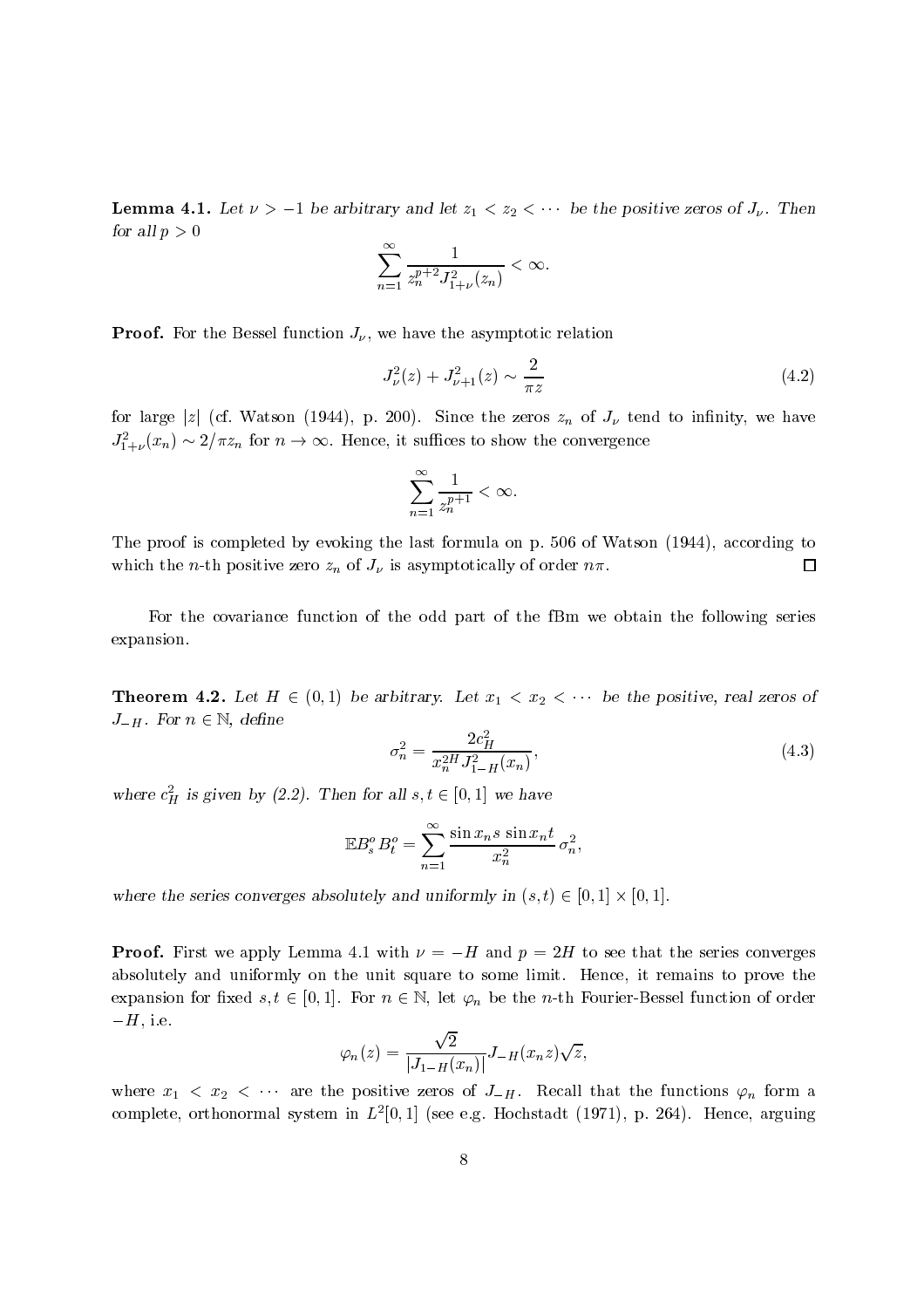as in the beginning of this section, we find that  $\mathbb{E}B_s^oB_t^o=c_H^2\sum_{n=1}^{\infty}a_n^o(s)a_n^o(t)$ , with  $a_n^o(t)$  as in (4.1). Since  $\varphi_n$  is now the *n*-th Fourier-Bessel function of order  $-H$ , the coefficient  $a_n^o(t)$  is the Hankel integral that we already encountered in the proof of Theorem 3.1. By formula (3.4) we have

$$
a_n^o(t) = \frac{\sqrt{2}}{|J_{1-H}(x_n)|} \frac{\sin x_n t}{x_n^{H+1}}.
$$

This completes the proof of the theorem.

Similarly, we get the following result for the even part of the fBm.

**Theorem 4.3.** Assume that  $H \in (1/2, 1)$ . Let  $y_1 < y_2 < \cdots$  be the positive, real zeros of  $J_{1-H}$ . For  $n \in \mathbb{N}$ , define

$$
\tau_n^2 = \frac{2c_H^2}{y_n^{2H} J_{-H}^2(y_n)},\tag{4.4}
$$

where  $c_H^2$  is given by (2.2). Then for all  $s, t \in [0, 1]$  we have

$$
\mathbb{E} B_s^e B_t^e = \sum_{n=1}^{\infty} \frac{(1 - \cos y_n s)(1 - \cos y_n t)}{y_n^2} \tau_n^2,
$$

where the series converges absolutely and uniformly in  $(s, t) \in [0, 1] \times [0, 1]$ .

**Proof.** The uniform and absolute convergence follows from Lemma 4.1 again, but now applied with  $\nu = 1 - H$  and  $p = 2H$ . The remainder of the proof is also analogous to the proof of Theorem 4.2. Simply expand the kernel  $k_t^e$  with respect to the Fourier-Bessel functions of order  $1-H$  and use relation (3.9). Finally, use the fact that  $J_{2-H}^2(y_n) = J_{-H}^2(y_n)$  (see the first display on p. 480 of Watson (1944)).  $\Box$ 

In view of relation  $(2.4)$ , a combination of Theorems 4.2 and 4.3 yields the following series expansion for the covariance function of the fBm itself.

**Theorem 4.4.** Assume that  $H \in (1/2, 1)$ . Let  $x_1 < x_2 < \cdots$  be the positive, real zeros of  $J_{-H}$ and let  $y_1 < y_2 < \cdots$  be the positive, real zeros of  $J_{1-H}$ . For  $n \in \mathbb{N}$ , define  $\sigma_n^2$  and  $\tau_n^2$  by (4.3) and (4.4). Then for all  $s, t \in [0, 1]$  we have

$$
\mathbb{E}B_s B_t = \sum_{n=1}^{\infty} \frac{\sin x_n s \sin x_n t}{x_n^2} \sigma_n^2 + \sum_{n=1}^{\infty} \frac{(1 - \cos y_n s)(1 - \cos y_n t)}{y_n^2} \tau_n^2,
$$

where both series converge absolutely and uniformly in  $(s, t) \in [0, 1] \times [0, 1]$ .

 $\Box$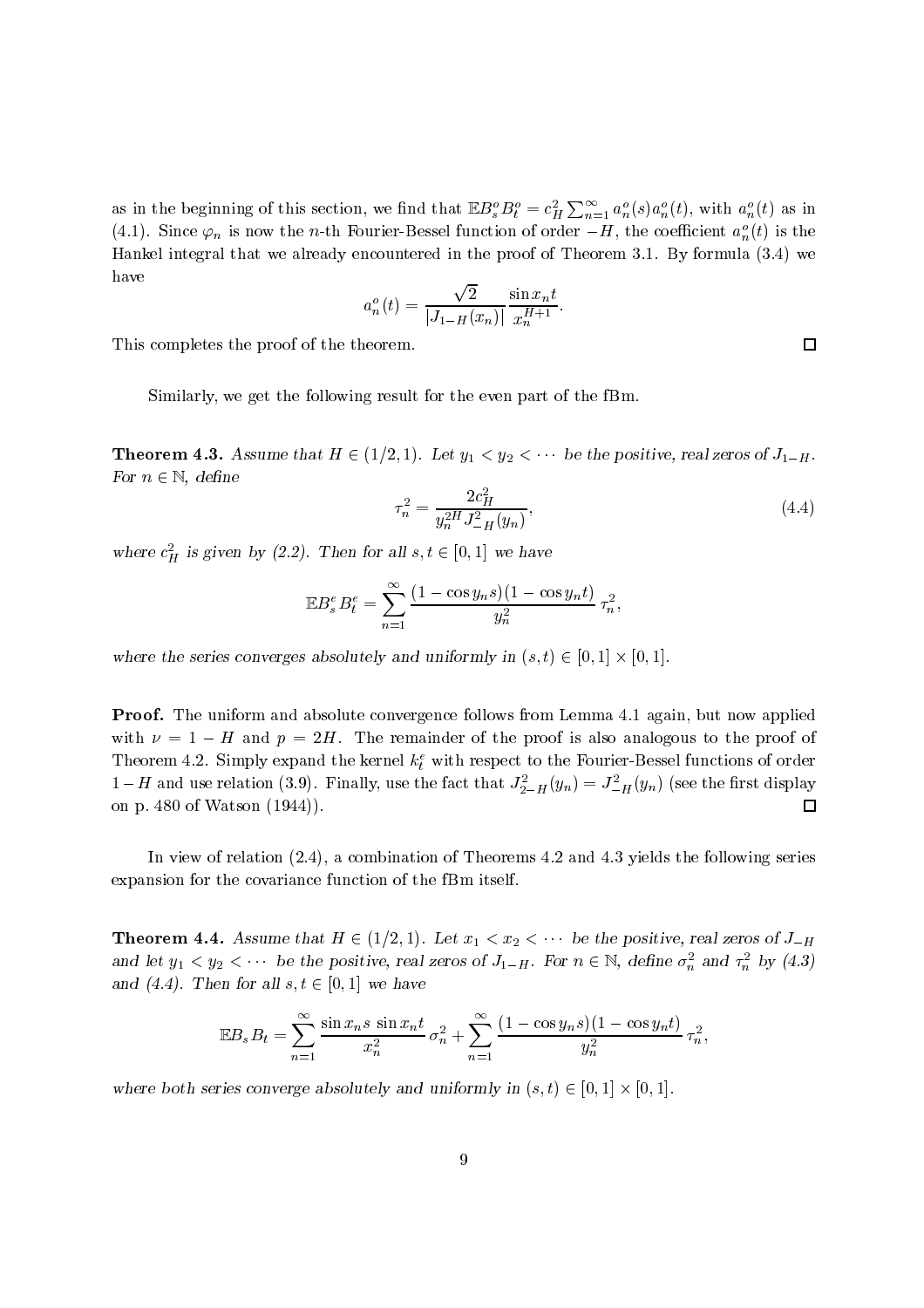Theorem 4.4 implies that we have a series expansion of the fBm in mean square sense. Using Lemma 4.1 again, this can easily be strengthened to an almost sure series expansion.

**Theorem 4.5.** Fix  $H \in (1/2, 1)$ , let  $c_H^2$  be given by (2.2), let  $x_1 < x_2 < \cdots$  be the positive, real zeros of the Bessel function  $J_{-H}$  and let  $y_1 < y_2 < \cdots$  be the positive, real zeros of  $J_{1-H}$ . For  $n \in \mathbb{N}$ , define  $\sigma_n^2$  by (4.3) and  $\tau_n^2$  by (4.4). Let  $X_1, X_2, \ldots$  and  $Y_1, Y_2, \ldots$  be independent sequences of independent, centered Gaussian random variables on a common probability space with  $\mathbb{V}\text{ar} X_n = \sigma_n^2$  and  $\mathbb{V}\text{ar} Y_n = \tau_n^2$ . Then the random process  $B = (B_t)_{t \in [0,1]}$  given by

$$
B_t = \sum_{n=1}^{\infty} \frac{\sin x_n t}{x_n} X_n + \sum_{n=1}^{\infty} \frac{1 - \cos y_n t}{y_n} Y_n
$$

is well-defined and with probability 1, both series converge absolutely and uniformly in  $t \in [0, 1]$ . The process  $B$  is a fBm with Hurst index  $H$ .

**Proof.** Theorem 4.4 already shows that we have equality in mean square sense, so it remains to show that with probability 1, both series converge absolutely and uniformly. The limit  $B$  is then automatically continuous. First consider the partial sums

$$
S_t^N = \sum_{n=1}^N \frac{\sin x_n t}{x_n} X_n.
$$

We want to show that with probability 1, the processes  $S^N = (S_t^N)_{t \in [0,1]}$  form a Cauchy sequence in the space  $C[0, 1]$  of continuous functions on the interval [0, 1], endowed with the supremum metric. For  $N < M$  we have

$$
\sup_{t\in[0,1]}\left|S^M_t-S^N_t\right|\leq \sum_{n=N+1}^M\frac{|X_n|}{x_n}.
$$

Hence, it suffices to show that with probability 1, the random series  $\sum |X_n|/x_n$  converges to a finite limit. By Kolmogorov's three-series theorem, a sufficient condition for this convergence is that  $\sum \sigma_n^2/x_n^2 < \infty$ . This is precisely the content of Lemma 4.1, with  $\nu = -H$  and  $p = 2H$ . The absolute and uniform convergence of the second series can be shown in exactly the same manner.  $\Box$ 

#### Concluding remark  $\bf{5}$

As was already observed, the assertion of Theorem 3.2 (and hence also its consequence, Theorem 4.5) holds true only for  $H > 1/2$ , since the kernel (3.6) makes no sense if  $H < 1/2$ . However,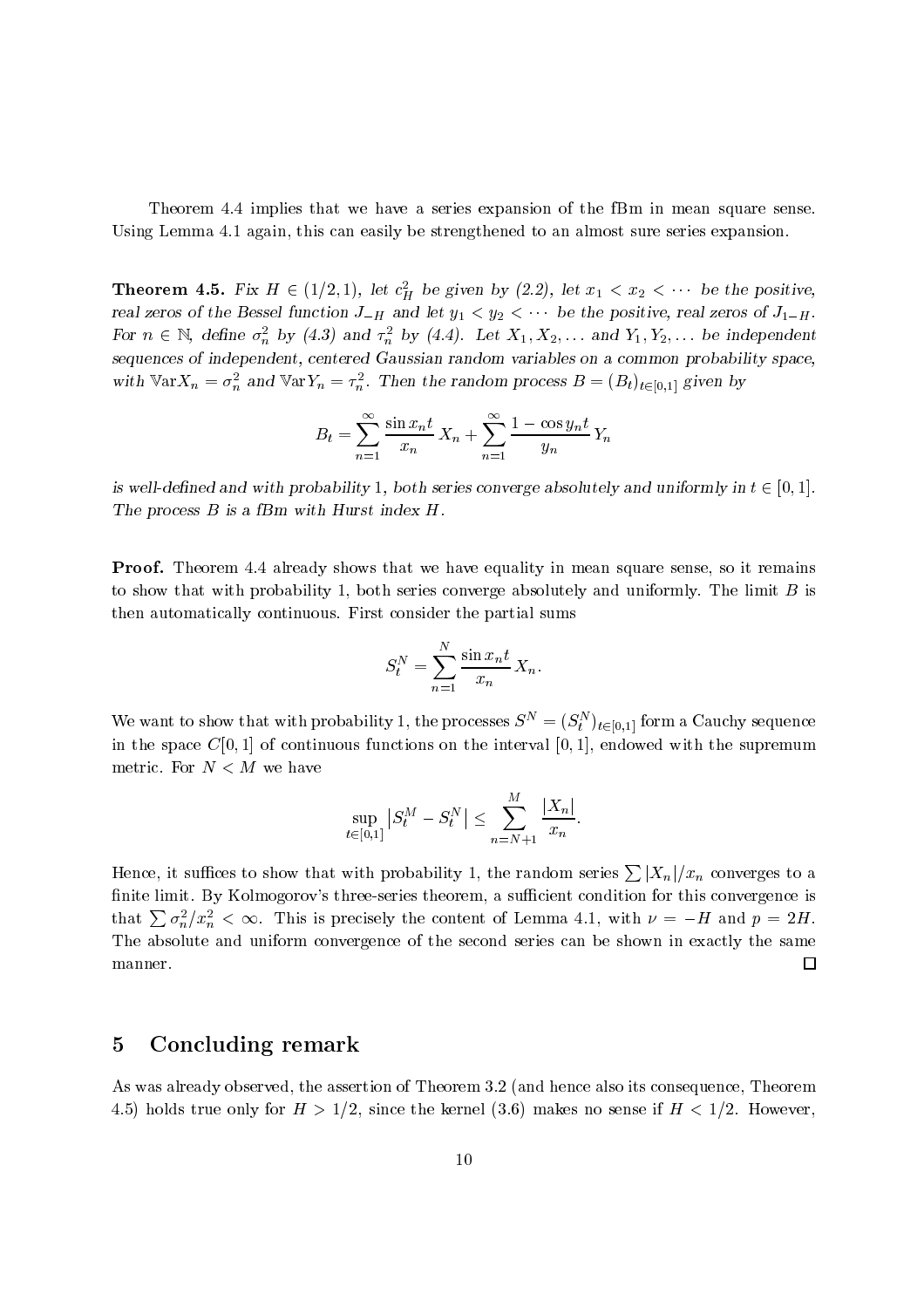partial integration shows that for  $H > 1/2$ , this kernel can be given the form

$$
k_t^e(u) = \frac{\sqrt{\pi} u^{\frac{3}{2}-H}}{2^H \Gamma(H+\frac{1}{2})} \left( t^{-1} (t^2 - u^2)^{H-\frac{1}{2}} + \int_u^t x^{-2} (x^2 - u^2)^{H-\frac{1}{2}} dx \right) 1_{(0,t)}(u). \tag{5.1}
$$

In this form the kernel is well-defined for all  $H \in (0, 1)$ . This opens the possibility to reformulate Theorem 3.2 for all  $H \in (0, 1)$ , with  $k^e$  defined by (5.1) instead of (3.6), and to make an effort to extend our results by showing that also for  $H < 1/2$ , the kernel  $k_t^e$  defined by (5.1) is the Hankel transform of order  $1-H$  of the function  $\lambda \mapsto (1-\cos \lambda t)/\lambda^{H+1/2}$  and vice versa. This task does not seem straightforward however, and will be carried out in a forthcoming paper.

### References

- Alòs, E., Mazet, O. and Nualart, D. (2000). Stochastic calculus with respect to fractional Brownian motion with Hurst parameter lesser than  $\frac{1}{2}$ . Stochastic Process. Appl. 86(1), 121– 139.
- Coutin, L., Nualart, D. and Tudor, C. A. (2001). Tanaka formula for the fractional Brownian motion. Stochastic Process. Appl.  $94(2)$ , 301-315.
- Cutland, N. J., Kopp, P. E. and Willinger, W. (1995). Stock price returns and the Joseph effect: a fractional version of the Black-Scholes model. In Seminar on Stochastic Analysis, Random Fields and Applications (Ascona, 1993), pp. 327-351. Birkhäuser, Basel.
- Decreusefond, L. and Üstünel, A. S. (1999). Stochastic analysis of the fractional Brownian motion. Potential Anal.  $10(2)$ , 177-214.
- Erdélyi, A., Magnus, W., Oberhettinger, F. and Tricomi, F. G. (1953). *Higher transcendental* functions. Vol. II. McGraw-Hill Book Company, Inc., New York-Toronto-London.
- Erdélyi, A., Magnus, W., Oberhettinger, F. and Tricomi, F. G. (1954a). Tables of integral transforms. Vol. I. McGraw-Hill Book Company, Inc., New York-Toronto-London.
- Erdélyi, A., Magnus, W., Oberhettinger, F. and Tricomi, F. G. (1954b). Tables of integral transforms. Vol. II. McGraw-Hill Book Company, Inc., New York-Toronto-London.
- Hochstadt, H. (1971). The functions of mathematical physics. Wiley-Interscience, New York-London-Sydney.
- Kolmogorov, A. N. (1940). Wienersche Spiralen und einige andere interessante Kurven im Hilbertsche Raum. C. R. (Dokl.) Acad. Sci. URSS, n. Ser. 26, 115-118.
- Leland, W. E., Tagqu, M. S., Willinger, W. and Wilson, D. V. (1994). On the self-similar nature of ethernet traffic (extended version). IEEE/ACM Transactions on Networking 2, 1–15.